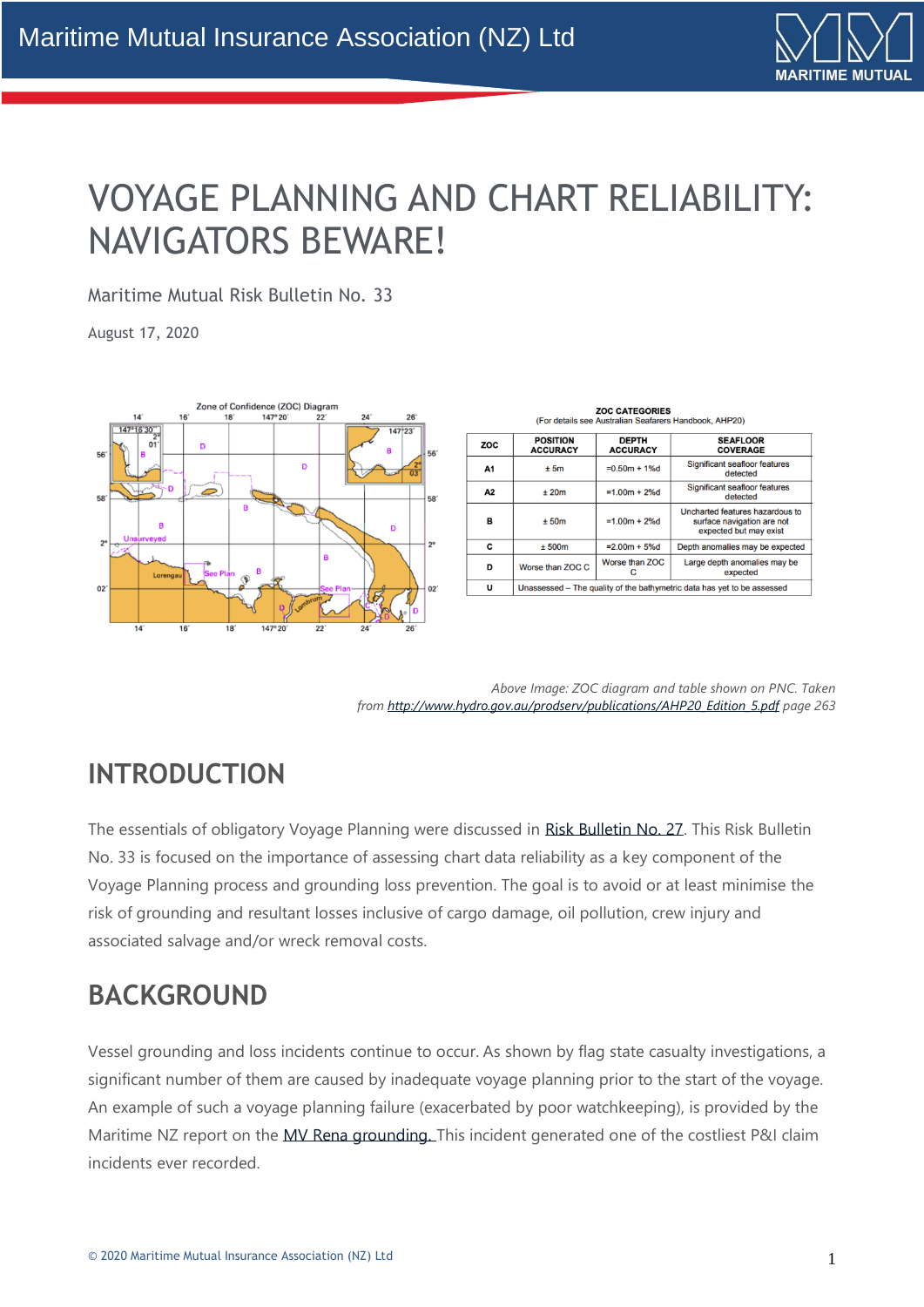

The MV Rena grounded on a clearly charted reef and the master and 2/O were subsequently imprisoned. However, uncharted obstruction groundings present a more complex situation. Can the navigator be at fault for what he/she literally cannot see? And can such incidents be avoided? The answers to these two questions lie in chart data reliability and the obligation of all navigators to be aware of potentially serious chart data deficiencies.

# **CHART PRODUCTION AND RELIABILITY STANDARDS**

The advent of the GPS system, satellite photography and the development of wide beam bathymetric water depth measurement have led to a substantial improvement in the accuracy and reliability of marine charts. However, the task of observing and measuring what is underwater and invisible to the human eye is technically far more difficult than measuring and mapping the earth's land surface. As a result, no marine chart can yet be considered as being 100% reliable. However, some charts are closer to high levels of data accuracy and associated reliability and confidence than others. How then does the navigator distinguish between highly reliable and less than reliable charts?

The key to safe navigation lies in the understanding and application of the chart reliability and confidence factor to the Voyage Planning process. This requires a working knowledge of how chart data is obtained, charted and then categorised by chart publishers to indicate reliability in an objective and standardised manner. A clear and practical guide to these processes is provided by the Australian Hydrographic Service (AHS) 10-page Guide Accuracy and [Reliability of Charts.](http://www.hydro.gov.au/prodserv/important-info/accuracy_and_reliability_of_charts.pdf)

The AHS Guide explains the relationship between chart reliability and confidence along with the development of hydrographic methodologies and their related and now much improved accuracy. It also explains the concept of Categories of Zones of Confidence (CATZOC) which was developed by the [International Hydrographic Office](http://www.hydro.gov.au/prodserv/publications/AHP20_Edition_5.pdf) (IHO) for use as an information overlay to Electronic Charts (ENC) e.g. Electronic Chart Display and Information Systems (ECDIS).

Importantly, the CATZOC process (as briefly explained below) has also been applied by many (but not yet all) coastal state chart publishers of Paper Navigation Charts (PNC) by incorporating printed CATZOC Diagrams.

## **BRIEF INTRODUCTION TO CATZOC**

Prior to the creation of CATZOC, the assessment of the reliability and confidence which could be placed in a PNC was more of an art form than a science. Navigators were aware that attention should to be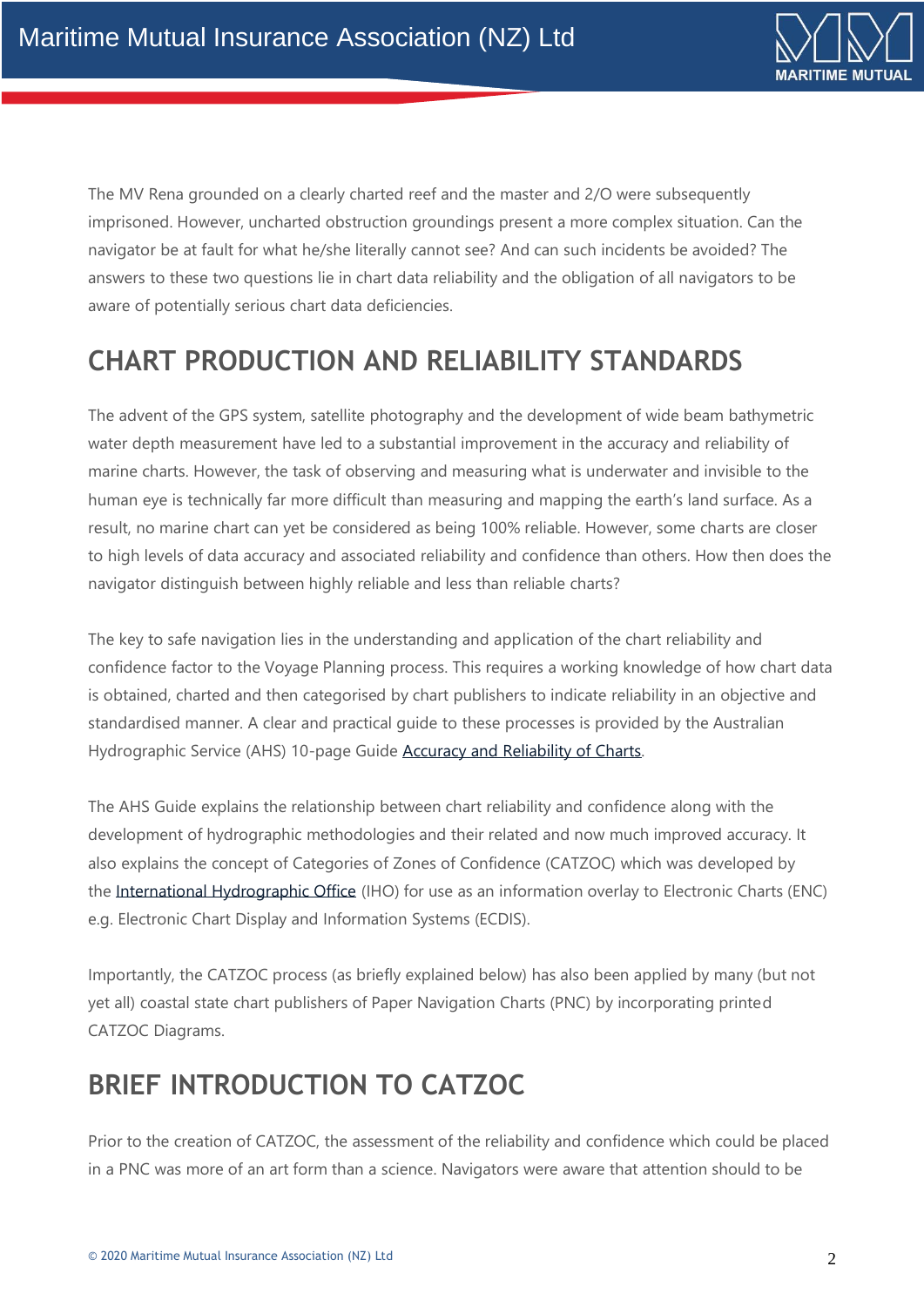

paid to the date at which the chart data was ascertained. In general, the older the data was and the more primitive the systems used for depth measurement and position finding, the less likely the chart was to be reliable. In some cases, a chart reliability caution would be printed on the chart by the publisher. However, there was no internationally agreed standard to provide uniformity to this process.

When ENCs were first developed, the IHO realised that an internationally agreed chart reliability and confidence standard was essential. The CATZOC system was then created and has since been adopted by all coastal state members of the IHO. A CATZOC chart reliability/confidence table (as extracted from the Australian Hydrographic Office (AHO) [Mariners Handbook](http://www.hydro.gov.au/prodserv/publications/AHP20_Edition_5.pdf) ) is shown as below:

| Category       | Confidence level                                                                                | General description – survey characteristics                                                                                                                                                    |
|----------------|-------------------------------------------------------------------------------------------------|-------------------------------------------------------------------------------------------------------------------------------------------------------------------------------------------------|
| A <sub>1</sub> | Significant seafloor features<br>detected<br>and depths measured.                               | High position and depth accuracy achieved using<br>Differential Global<br>Positioning System (DGPS) and a multi-beam, channel<br>or mechanical<br>sweep system.                                 |
| A <sub>2</sub> | Significant seafloor features<br>detected<br>and depths measured.                               | Position and depth accuracy less than ZOC A1, achieved<br>using a modern<br>survey echo-sounder and a sonar or mechanical sweep<br>system.                                                      |
| B              | Uncharted features,<br>hazardous to<br>surface navigation are not<br>expected<br>but may exist. | Similar depth accuracy as ZOC A2 but lesser position<br>accuracy than ZOC<br>A2 (generally pre-dating DGPS), using a modern survey<br>echo-sounder,<br>but no sonar or mechanical sweep system. |
| $\mathcal{C}$  | Depth anomalies may be<br>expected.                                                             | Low accuracy survey, data collected on an opportunity<br>basis such as<br>soundings on passage or low accuracy given due the<br>passage of time.                                                |
| D              | Large depth anomalies may<br>be<br>expected.                                                    | Poor quality data or unsurveyed.                                                                                                                                                                |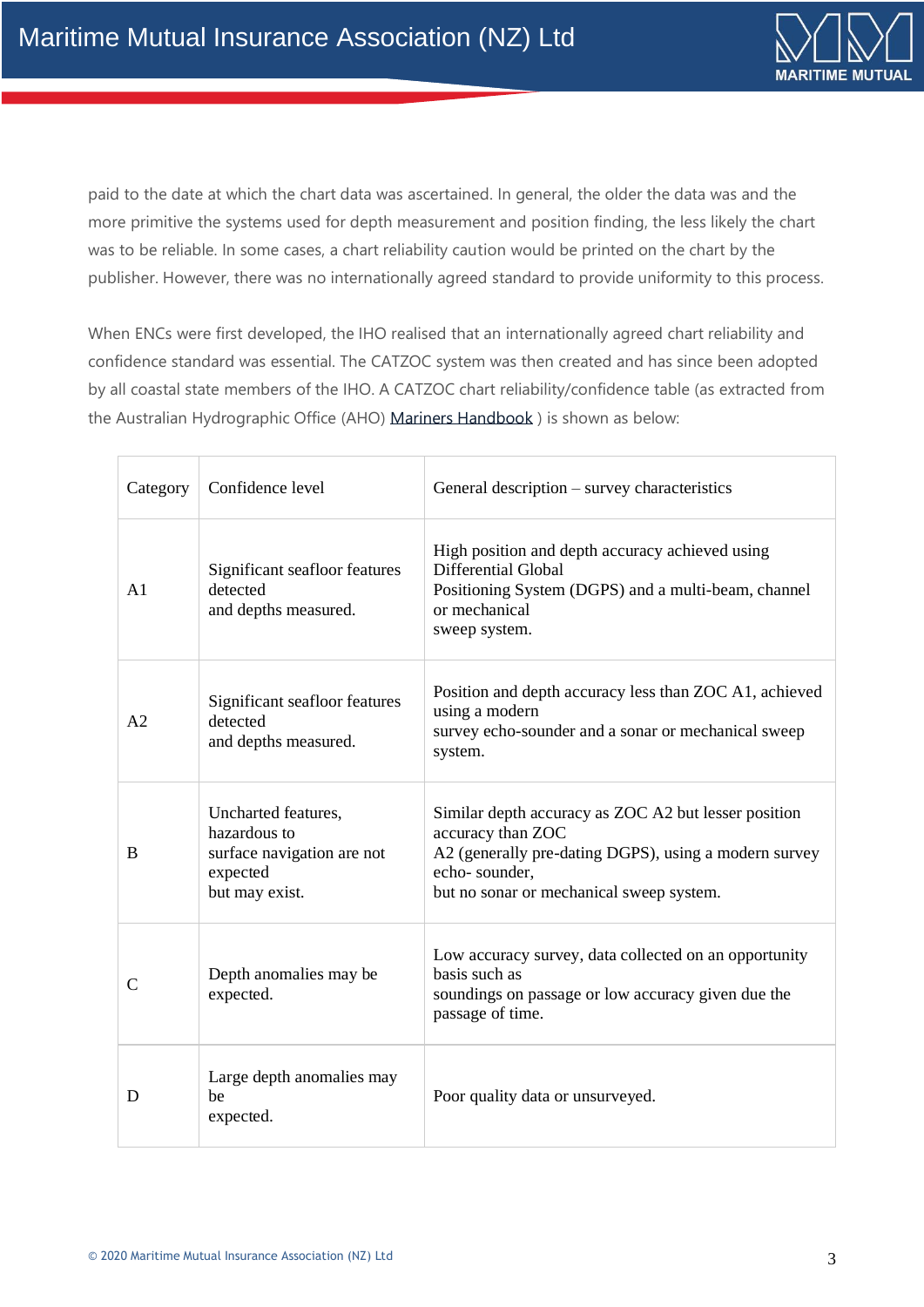

| Unassessed. | The quality of the bathymetric data has yet to be.<br>assessed. (Mariners<br>should assume poor data quality until the area has been<br>assessed). |
|-------------|----------------------------------------------------------------------------------------------------------------------------------------------------|
|             |                                                                                                                                                    |

*Taken from [http://www.hydro.gov.au/prodserv/publications/AHP20\\_Edition\\_5.pdf](http://www.hydro.gov.au/prodserv/publications/AHP20_Edition_5.pdf) page 269*

It can be seen that Categories A1, A2 and B indicate the highest levels of chart reliability and confidence. On the other hand, Categories C, D and U indicate that, in sequence, caution, extreme caution and 'no go' should be exercised.

The CATZOC categories are available to an ENC navigator by way of an electronic overlay which may be selected at will. An illustration of this (also extracted from the AHO Mariners Handbook) is shown below. It will be noted that Star rating symbols are used in place of CATZOC alphanumeric A1 through D with an Unassessed rating displayed as U. As charts are almost invariably a compilation of survey data obtained at different times and by different methods, it will also be seen that the CATZOC symbols and data confidence levels fluctuate over the face of the chart.



Z*ones Of Confidence symbols, categories and depiction on an ENC . Taken from [http://www.hydro.gov.au/prodserv/publications/AHP20\\_Edition\\_5.pdf](http://www.hydro.gov.au/prodserv/publications/AHP20_Edition_5.pdf) page 270*

### REGULATORY REQUIREMENT TO USE ENC (ECDIS) IN INTERNATIONAL TRADE

The navigational equipment requirements (inclusive of updated charts and publications) for all ships over 500GT in international trade are set out in SOLAS Chap. V, Reg. 19, Para 2.10. SOLAS requires that all passenger ships over 500 GT and all ships, other than cargo ships and tankers under 3,000 GT, must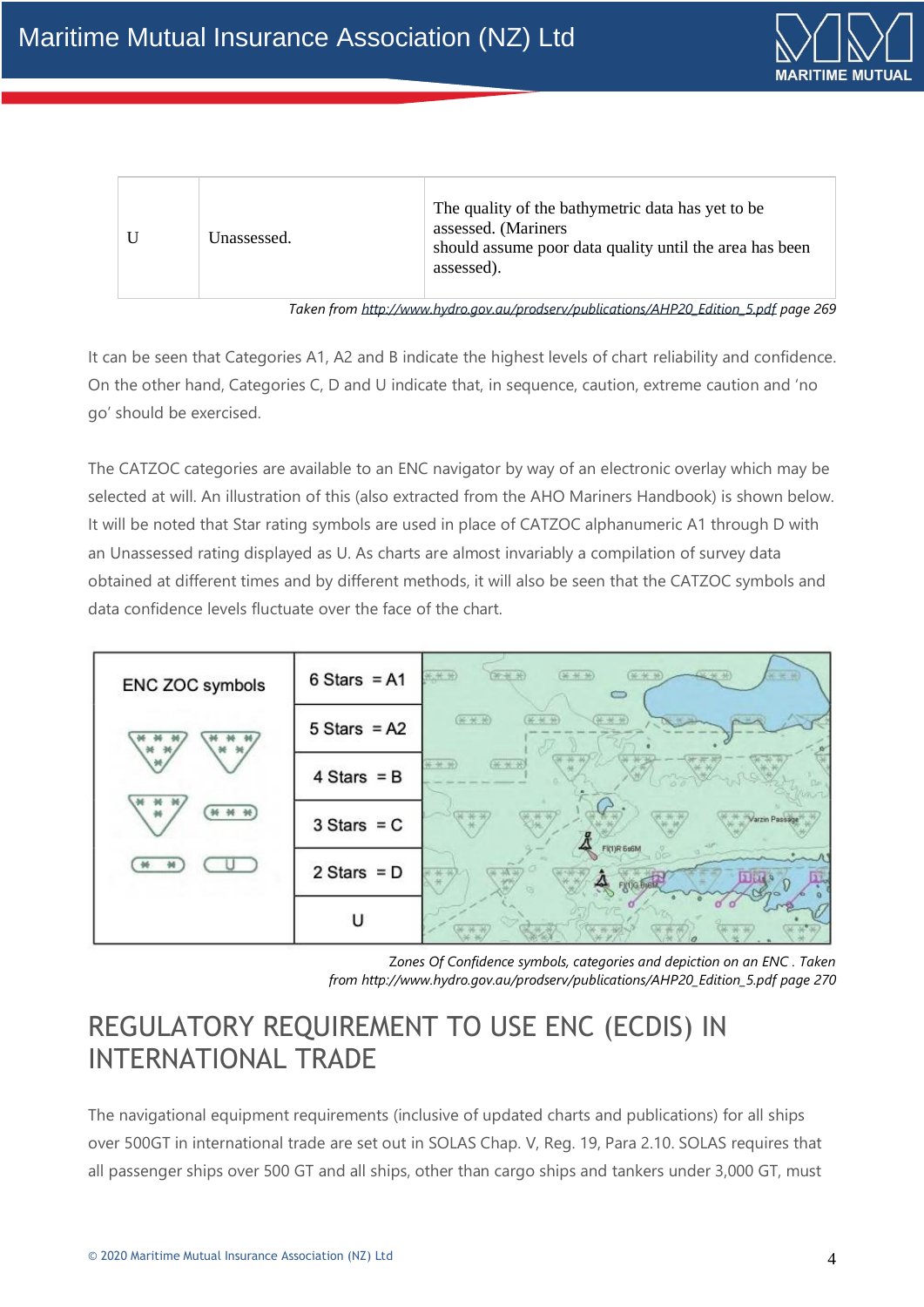

now be fitted with ECDIS. Paper charts or a second ECDIS unit with an independent power supply must also be provided as a back-up. As a consequence, there are only very limited exemptions (i.e. passenger vessels under 500 GT and cargo ships and tankers under 3000 GT) from the SOLAS requirement to fit ECDIS on board vessels in international trade.

## REGULATORY ENTITLEMENT TO CONTINUE TO USE PNC IN DOMESTIC TRADE

All vessels engaged in domestic trade, regardless of type or size (i.e. non-SOLAS vessels), are regulated by national flag rules. An example of this is provided by the Indonesian Non Convention Vessel Standards and Guidelines (NCVS) Ed. 2012, Chapter 3, Section 27, Navigation Equipment.

Para (g), Section 27, confirms the obligation to carry up to date paper navigational charts (PNC) and publications (e.g. Sailing Directions/Pilot Books) on board vessels in "near coastal trade". Para (g) also provides the non-mandatory option to install and use ECDIS, subject to this system being provided with PNC or a separate and independent ECDIS back-up unit. As such, Indonesian vessels in domestic trade are not obligated to be fitted with ECDIS equipment and may continue to navigate using PNC and paper publications only.

Other flag states may of course have different NCVS requirements in relation to chart and publication requirements for domestic trade vessels. Members should therefore always check with their flag state authority to obtain specific advice and confirmation of compliance.

### ENC OR PNC: WHAT'S BEST FOR ASSESSING CHART RELIABILITY & CONFIDENCE?

In terms of assessing chart reliability and the confidence, ENCs have an advantage over PNCs in that ENCs provide an integral CATZOC overlay to inform and assist the navigator. However, the data on the ENC will be no better than the PNCs from which it has been copied. Thus, if the PNC equivalent is printed by the publisher with an inset CATZOC diagram (as illustrated at the top of this RB), the PNC navigator will not be disadvantaged when assessing chart reliability. Unfortunately, not all PNCs published by IHO member states are printed with CATZOC diagrams as this this is not yet an IHO requirement.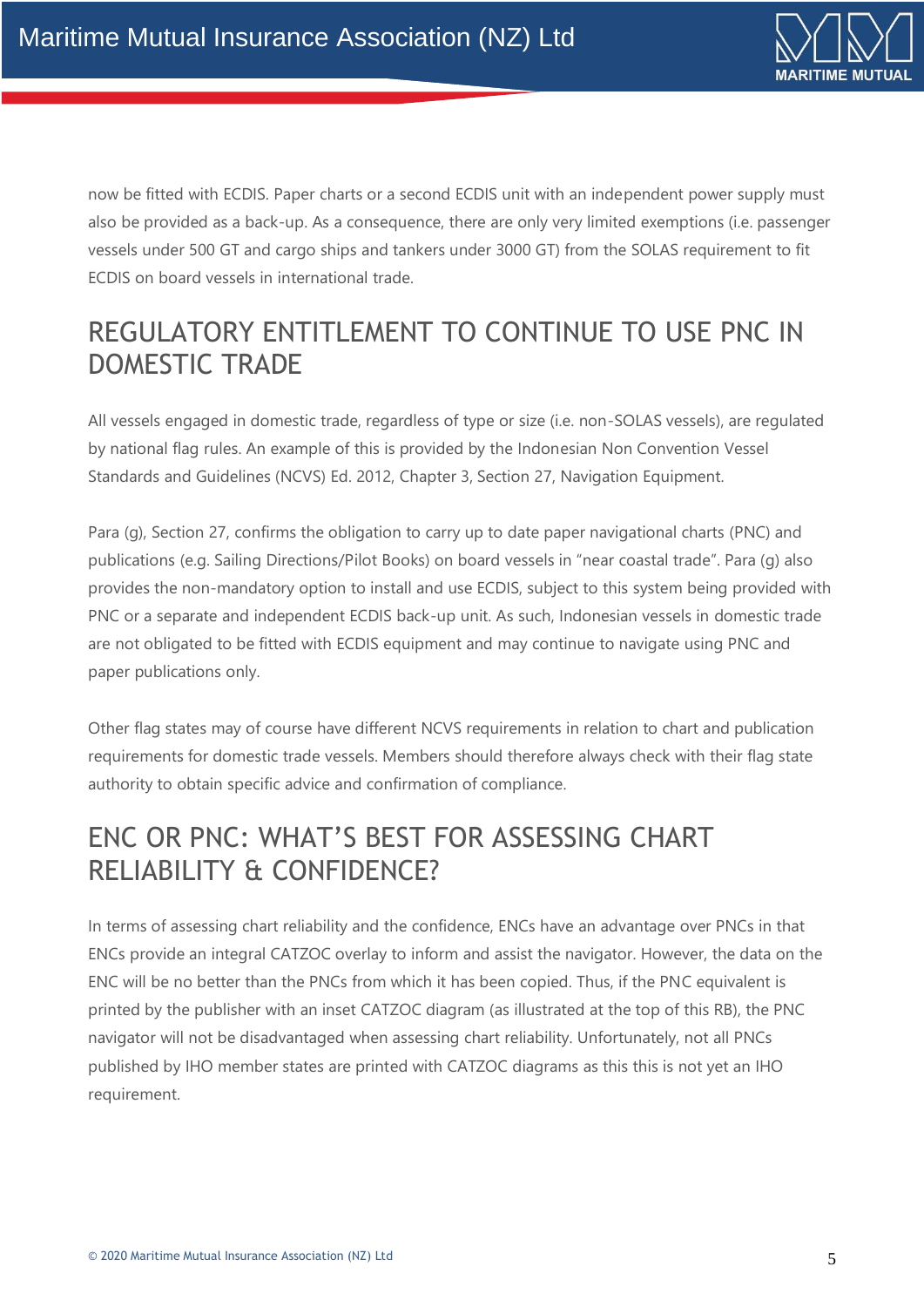

# ENC AND PNC VOYAGE PLANNING

Regardless of whether ENCs or PNCs are used for Voyage Planning (VP), it is essential that every vessel's ISM Code (or NCVS equivalent) SMS procedures set out the details of how the VP process is to be accomplished. These details should include an obligation for the navigator and master to consider and assess the reliability and CATZOC for all of the charts to be used for the planned voyage and then take appropriate precautions.

Navigators using ENCs will likely be using an ECDIS system to accomplish VP. Some of these systems use built-in VP software and sometime it is an add-on. The first issue to be aware of is that not all VP software incorporates an automatic reference to CATZOC data as a part of the VP process. The second issue is that the VP software may or may not make reference to all of the essential information contained within relevant Sailing Directions (Pilot Books) publications. Navigators using ENCs for VP must therefore be very careful to ensure that these two potential shortcomings have been recognised and dealt with.

Navigators using PNCs will need to rely on the CATZOC diagrams printed on the charts to be used during the voyage. If no CATZOC diagram is provided, then the navigator must first look at the survey date and any related information printed on the chart. The older this date, then – as explained in both the AHS Guide and AHS Handbook Chapters 12 & 13 – the greater the likelihood that the depth and position of charted obstructions is unreliable and that dangerous obstructions may have been left uncharted. The second thing to be done is to refer to the relevant Sailing Directions to obtain specific advice on chart reliability and confidence in that area.

## CONCLUSION AND TAKEAWAY

Very few commercial vessels are fitted with forward depth sensing sonar. As a consequence, the safe VP and avoidance of grounding by most vessels depend upon the reliability of the charted information available to their masters and navigators on the depth of water which will lie beneath their ships' keels while on passage. If this information is inaccurate, the results – as illustrated by numerous charted and uncharted obstruction groundings worldwide – can be both catastrophic and very costly.

There is no simple or 'quick fix' solution to the problem of chart reliability which will no doubt require many years of on-going work by the IHO and the active cooperation of IHO members to resolve.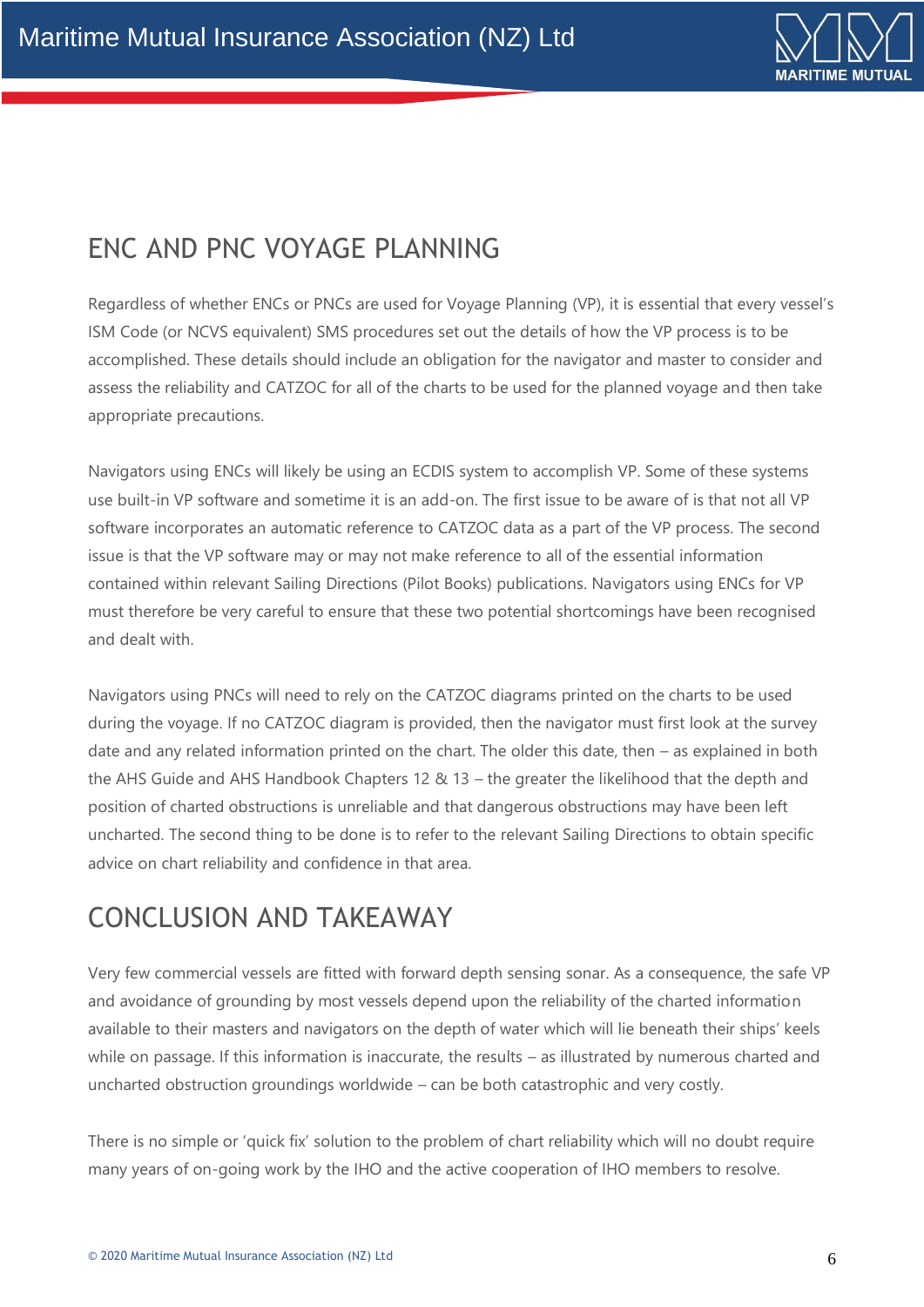

Meantime, Members need to be alert to this significant hazard and ensure that their masters and navigators take appropriate care during both the VP process and while on passage. MM's six recommendations to Members are set out below:

- 1. All charts for the voyage must be the latest editions and updated to the latest Notices to Mariners (NTMs). This information is available on the internet e.g. the UKHO Chart Catalogue is available on-line and the latest UKHO NTMs are posted on their website on Thursday of every week. Similar information is available on the Indonesian Navy HO (Pushidrosal) website.
- 2. SMS procedures relating to VP should be checked to ensure that they contain a specific requirement for navigators and masters to:
	- a. Make a formal assessment of the reliability of all charts whether ENC or PNC by reference to both CATZOC data and relevant Sailing Directions.
	- b. Keep all planned course tracks inside the limits of any Recommended Routing either printed on the charts to be used or as contained in relevant Sailing Directions/Pilot Books.
- 3. If PNCs are being used, then each chart must be checked to ensure that it is referenced to WGS84 geographical datum so as to match GPS receiver standard datum settings. If any chart is not referenced to WGS84, then a warning to all navigators must be clearly marked on that chart together with position discrepancy advice.
- 4. If PNCs are being used, then charts to be used for coastal passages and port entry must be at the largest scale available from chart publishers to ensure full SOLAS or NCVS navigational equipment compliance.
- 5. If CATZOC data and/or Sailing Directions indicate that the reliability and confidence in any charted area on a VP route is at CATZOC 'C' (3 Stars) or below (i.e. a passage of chart confidence concern), then appropriate due diligence precautions must be implemented and alerted to all navigational officers. Examples such of such precautions include:
	- a. Alternative routing to a possibly longer but more reliable route.
	- b. Day light transit only and posting of dedicated lookouts during passages of concern.
	- c. Speed reduction during passages of concern.
	- d. Presence of the master on the bridge at all times during passages of concern and particularly in CATZOC 'D' or 'U' areas.
- 6. Consideration should be given to incorporating a specific reference to the AHS Guide in the aforesaid SMS procedures along with an annexed copy of the AHS Guide 10-page explanatory text. Masters and navigators should also be referred to the detailed advice contained in the AHO Mariners Handbook at Chaps.12 and 13.